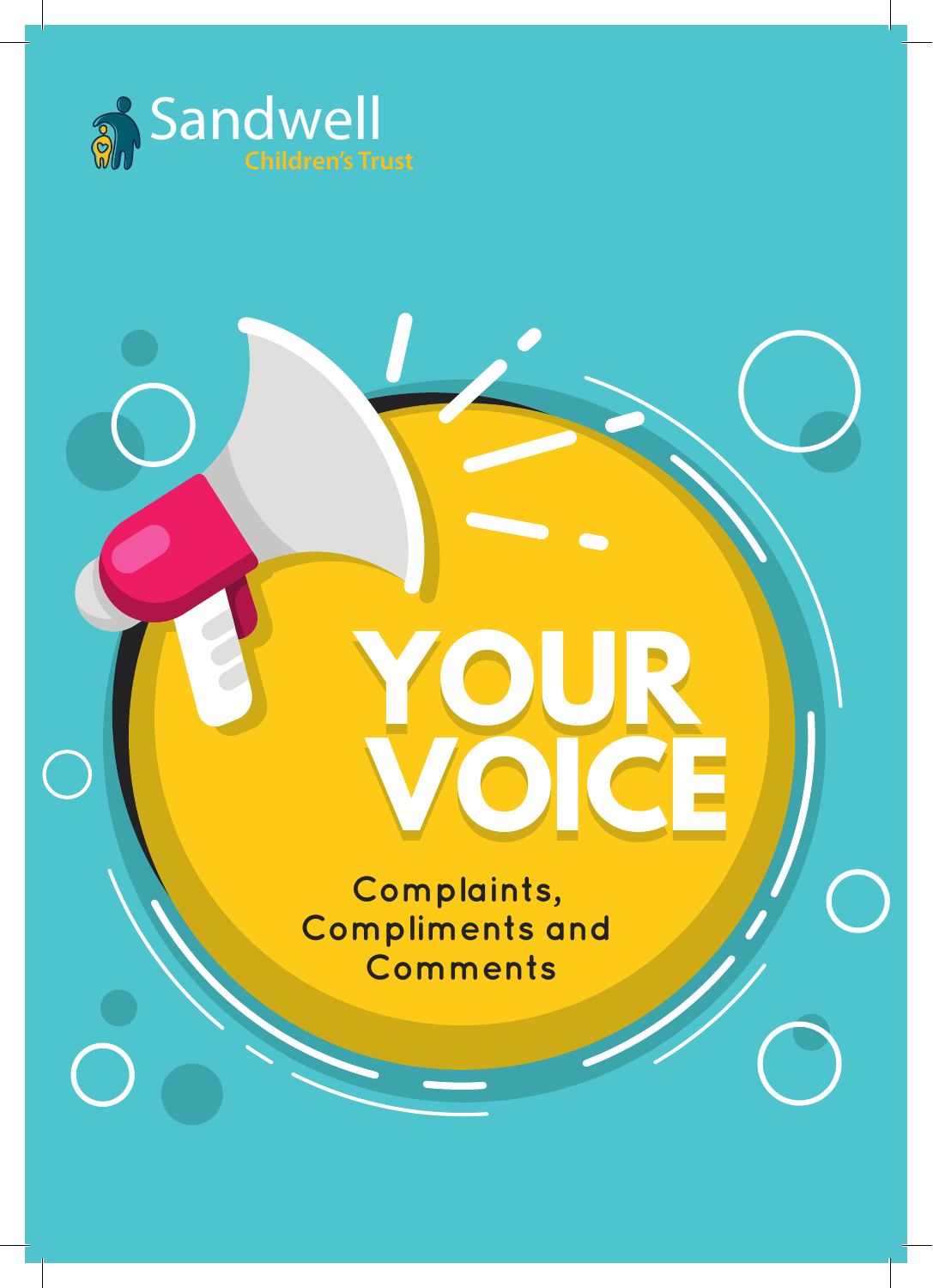### **Introduction**

Sandwell Children's Trust is committed to putting children and young people first. We are always working hard to improve the services we provide. You may want to make a comment, compliment or complaint. Your voice matters to us and this leaflet tells you how to do this.

It is your right to be treated fairly, respectfully and with dignity when making a complaint, regardless of your racial identity, sexuality, disability, age, culture, religion, gender or status.

We will always treat you fairly.

### **Comments, Compliments and Complaints**

It is important for us to know about things that are going well or how the service can be improved.

We are pleased when someone takes the time to contact us with feedback on our services.

If you are unhappy with a service you have received from us please let us know so that we can put things right. If you are happy or pleased with a service you have received it would be great to hear about this.

**Your views help us to understand what is important to you and to learn from these.**

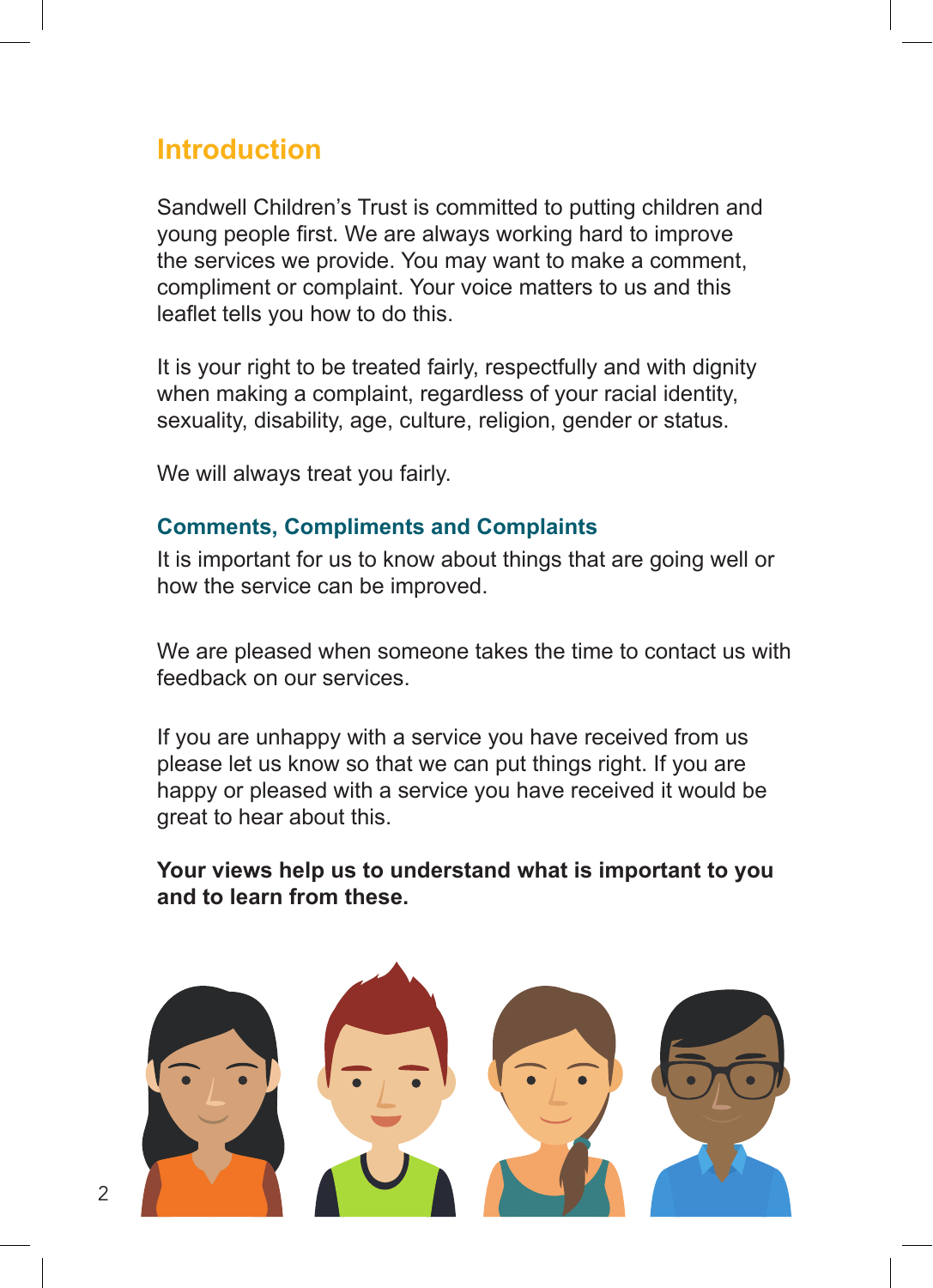# **Help and support that is available to you**

### **Participation Team**

The Participation Team supports Sandwell's children and young people to have their say on issues that matter to them. It's about young people having a voice to improve services for all young people. The Participation Team aims to bring in experiences from different young people and give them the opportunity to improve services for other children in care and future care leavers.

You can also talk to the Participation Team or complete a Mind of My Own (MOMO) statement, a MOMO statement is completed by you in your words, it is online and will be received by the Complaints Team.

You can advise us if you would like your comments treated as a complaint.

The Participation Team can be contacted on **0121 569 5922**.

### **Further support**

Young people whose first language is not English can be provided with an interpreter through an independent agency. If you have additional needs in getting your views heard then please contact the Participation Team.

### **Friends or relatives**

Friends or relatives can complain on behalf of a young person. They should gain consent and inform the young person before making a complaint on their behalf.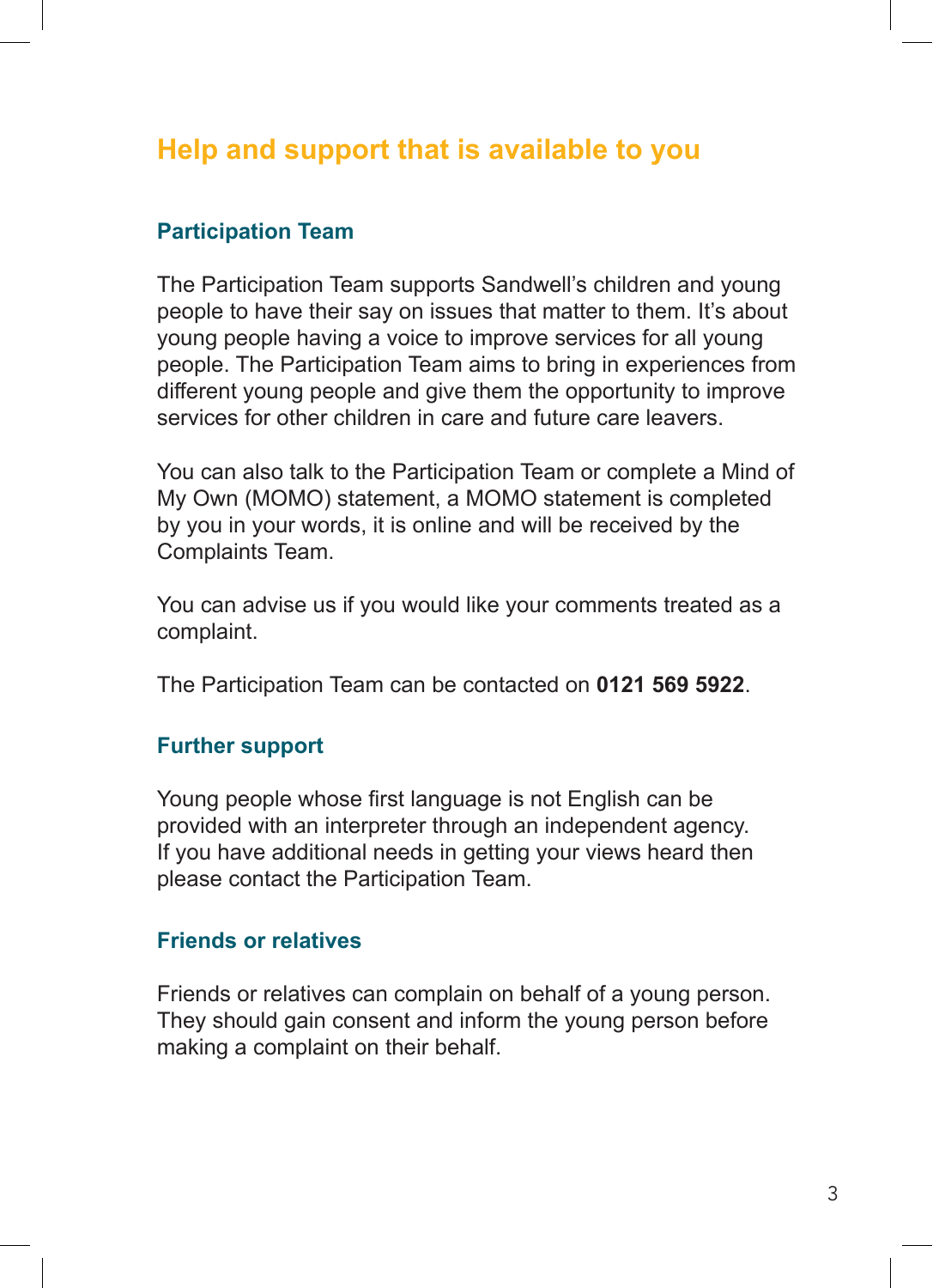# **Mind of My Own (MOMO)**

MOMO allows you to directly enter your thoughts into a 'questionnaire' and gives your room to text freely. This can be used to complain, share good news or give you a different way to take part in your meetings. This is then emailed directly to the Social Worker or IRO. You will need an email address to sign up.

### **Download the app:**

www.mindofmyown.org.uk or email participation\_team@sandwell.gov.uk



### **ADVOCACY SERVICE**

It is important that you can get support from outside of the Children's Trust. You can also complain to an independent advocate, who will assist you. This service is free of charge if you are a child or need support to present your views. The role of the independent advocate is to promote and protect your rights and interests.

The Children's Society Black Country Advocacy service is an independent (not part of Sandwell Children's Trust), confidential service for children and young people who are in care, leaving care or who have a Social Worker.

### **An advocate will:**

- help you speak up for yourself or can speak on your behalf if that's what you want
- listen to your concerns or worries and help you to act on them
- be open and honest with you
- help you challenge decisions
- help you prepare for meetings
- explain to adults how you are feeling
- explain to you what is happening and what is planned to happen
- help you to sort out a problem if you are thinking of making a complaint.

Contact Children Society on **01902 877563** or **0800 562 3839**  (Freephone).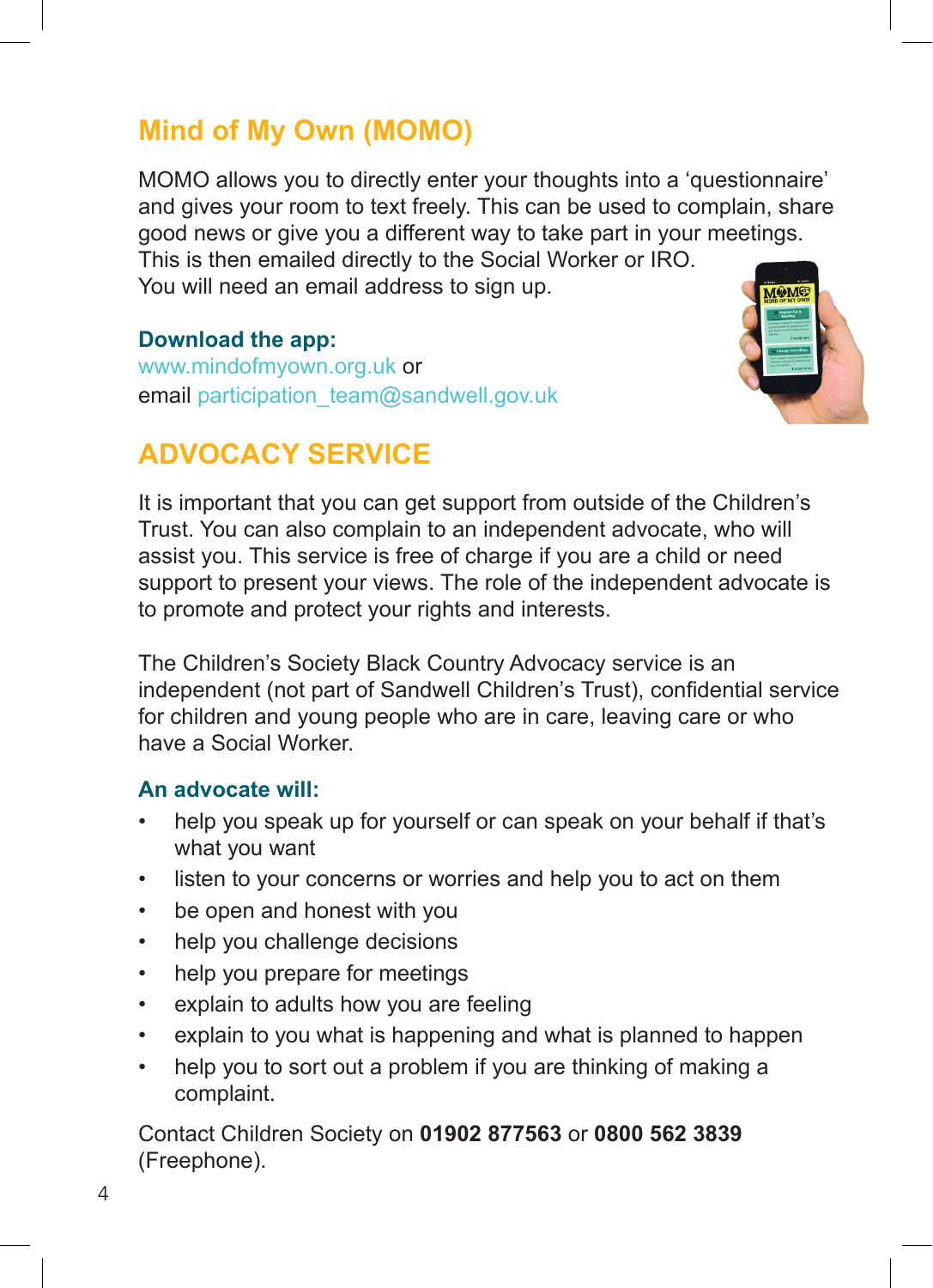$M_{\rm eff}$  and compliment, compliment, compliment, compliment, compliment,  $c$ 

# Comments, Compliments or Complaints Form **Comments, Compliments or Complaints Form**

Note: All personal data is collected and processed in compliance with the principles of the Data Protection Act 2018 and you have certain rights in respect of this information.

This form should only be completed if you wish to register a comment, compliment or complaint.

(Please tick boxes where appropriate). All information provided will only be used as part of the process.

All information gathered from this form will be presented as a personal information will be shared. The information will be stored analysis and will be used as part of the process. No names or compliant of the process or compliant or compliant  $\mathcal{L}$ for a period of six years, and used if required to obtain further feedback on questions.

| Email: (optional)               |                                                                    |
|---------------------------------|--------------------------------------------------------------------|
| us with their name and address: | If you are making a complaint on behalf of someone, please provide |
|                                 |                                                                    |
|                                 |                                                                    |
|                                 |                                                                    |
|                                 |                                                                    |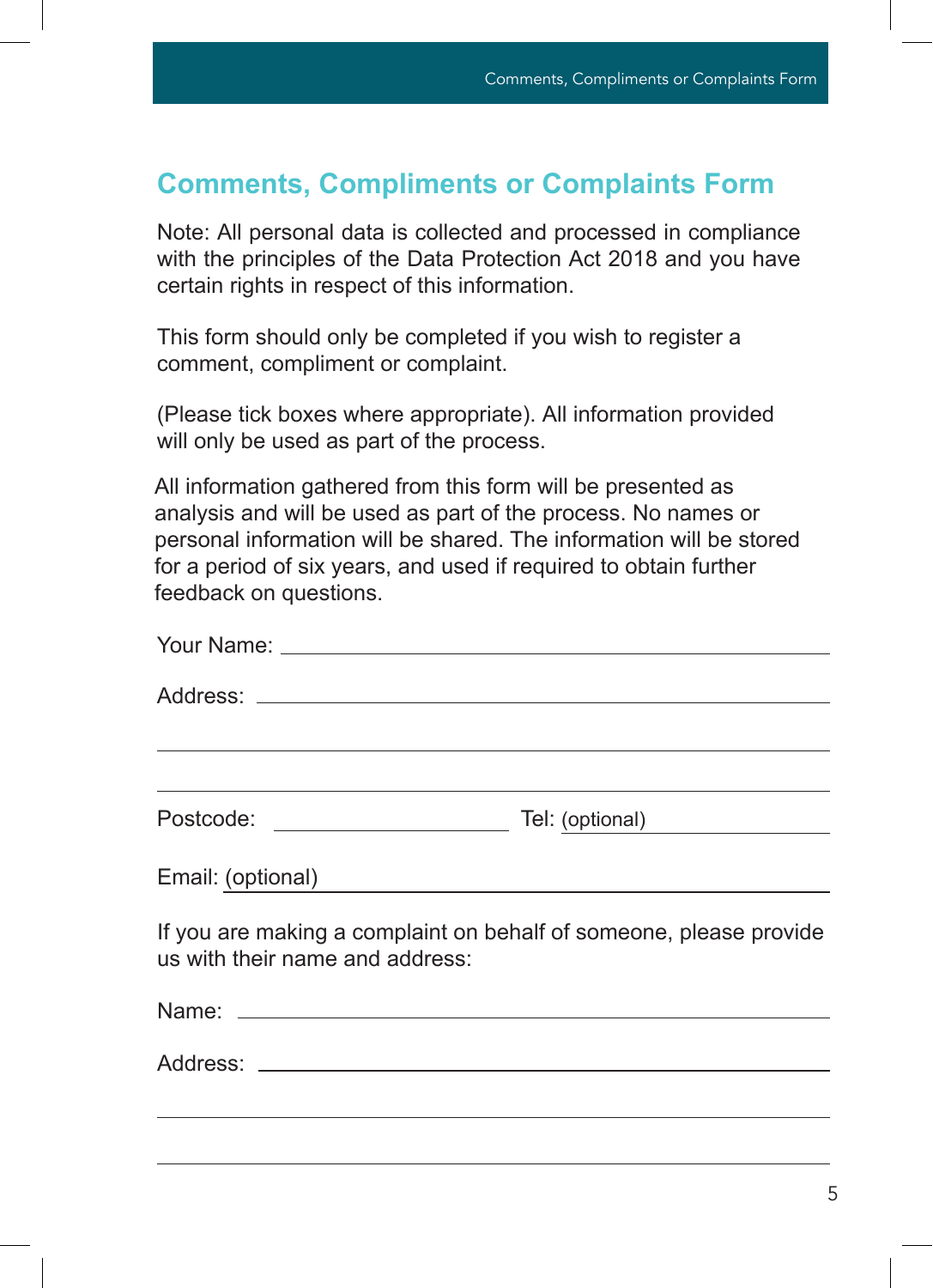| If you have an additional needs please tick: |  |
|----------------------------------------------|--|
| I want to make a comment:                    |  |
| I want to give a compliment:                 |  |

# My comment, compliment or complaint is about:

If you have an additional needs please tick:

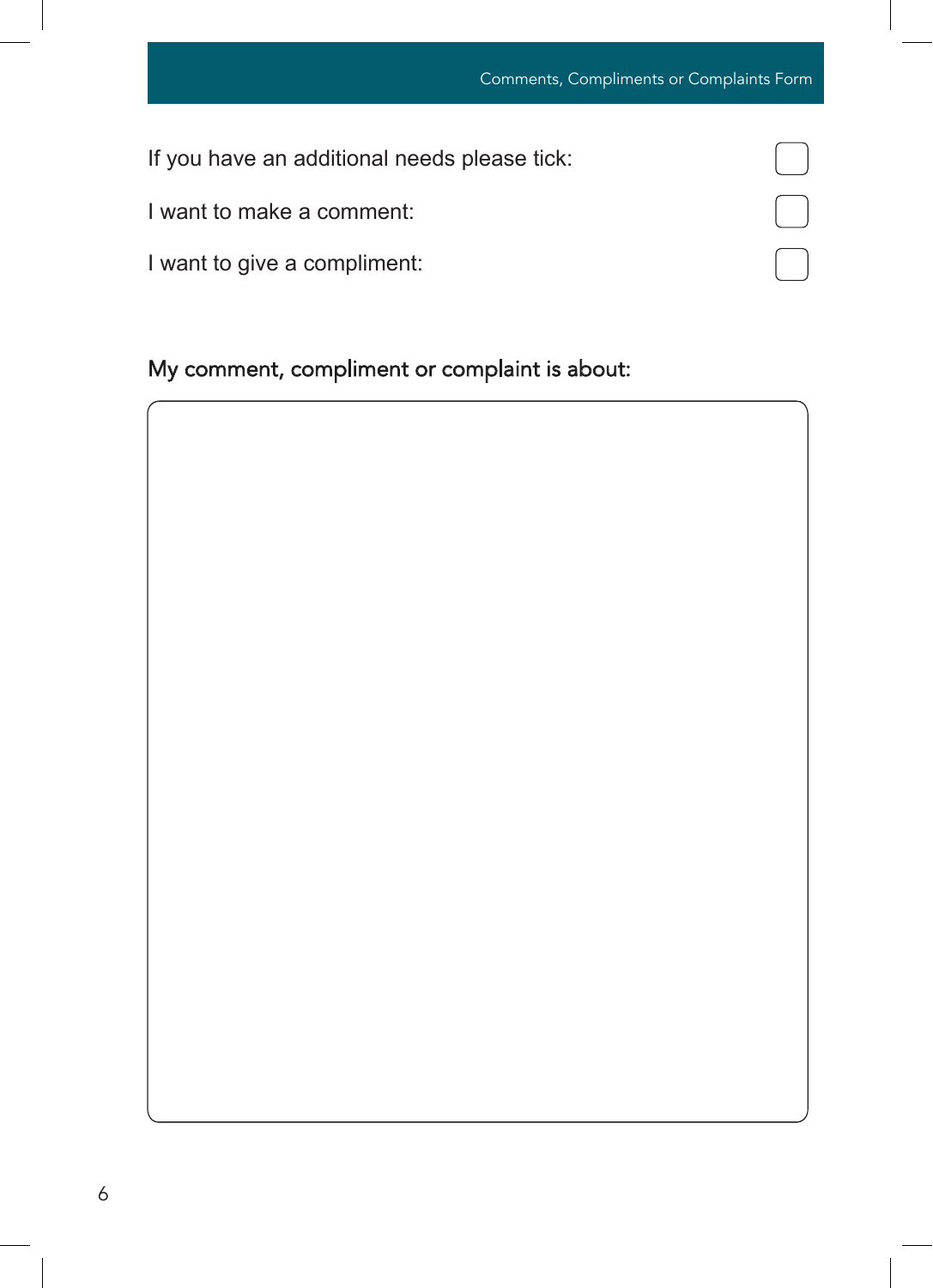## What would you like to happen<mark>?</mark>